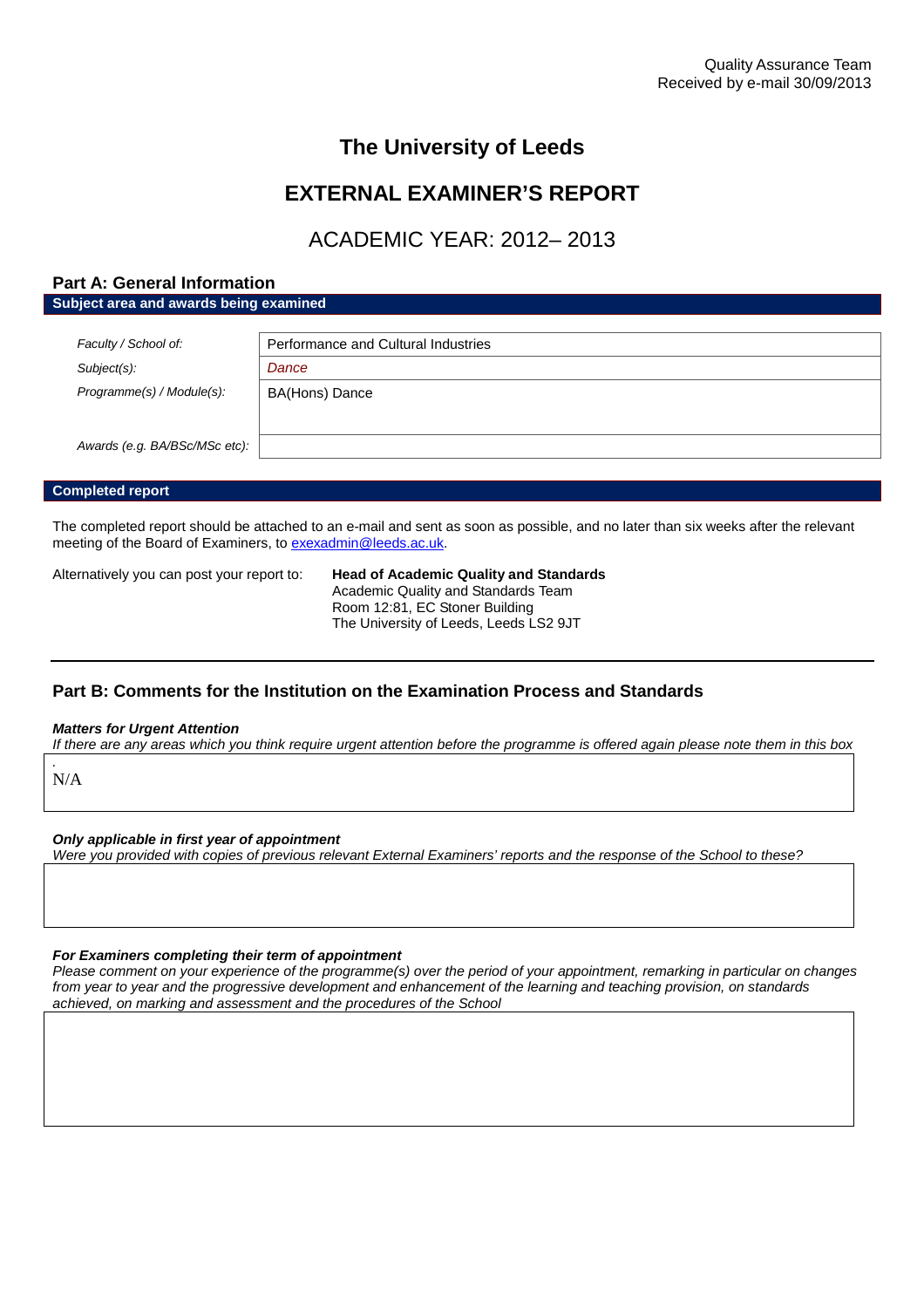#### **1. Please indicate the extent to which the programme Aims and Intended Learning Outcomes (ILOs) were commensurate with the level of the award**

 *The appropriateness of the Intended Learning Outcomes for the programme(s)/modules and of the structure and content of the programme(s);*

 *The extent to which standards are appropriate for the award or award element under consideration.* The programme aims and learning outcomes were rigorously integrated into the structure and content of the programme, with learning outcomes clearly mapped in assignment briefs and comprehensively referred to in the feedback given to students. The consistency of this integration across units was impressive.

#### **2. Did the Aims and ILOs meet the expectations of the national subject benchmark (where relevant)?**

 *The comparability of the programme(s) with similar programme(s) at other institutions and against national benchmarks and the Framework for Higher Education Qualifications.*

The learning outcomes of the programme are in line with benchmarking and similar programmes nationally. The programme team is to be commended on their ability to nurture students to produce practice of very high quality, given the low amount of skills training and technical preparation available in this area, compared to other institutions.

#### **3. Please comment on the assessment methods and the appropriateness of these to the ILOs**

- *The design and structure of the assessment methods, and the arrangements for the marking of modules and the classification of awards;*
- *The quality of teaching, learning and assessment methods that may be indicated by student performance.*

The design and structure of assessment methods is appropriate and gives students excellent opportunities to demonstrate the learning outcomes. Design of assessment methods is varied and appropriate. I looked at a range of work that included presentations, practical performances, extended reports, journals and dissertations. In each case, marking criteria were made explicitly clear to students and excellent guidelines for preparation and submission were offered. Student performance was strong, particularly in year 3, and some excellent mentoring was in evidence in the choreography module, and in the dissertation module.

#### **4. Were students given adequate opportunity to demonstrate their achievement of the Aims and ILOs?**

- *The academic standards demonstrated by the students and, where possible, their performance in relation to students on comparable courses;*
- *The strengths and weaknesses of the students as a cohort.*

The students demonstrated excellence in the theoretical areas of the programme. Work submitted for the dissertation unit was of excellent quality, with grades appropriately awarded. There were many strong dissertations submitted, some with exceptional and innovative thinking in evidence. Work produced for the choreography unit was of a very good standard and appropriate to the learning outcomes of the specific programme. The programme team seems to have refined their mentoring of students, with projects in theoretical concepts, choreography, strategies of research and the dissertation being more focused and appropriate to the specific award context at Leeds than in previous years. It was very pleasing to see students pushing their conceptual ideas and creating dance and performance works that were conceptually sophisticated. The students evidence a greater clarity of thinking and organisation in their work than in previous years. Additionally, the work produced by students was more contextually aware and conceptually sophisticated than in previous years. The programme seems to be developing a distinct and useful approach to the development of the academic dance student in the sector.

#### **5. For Examiners responsible for programmes that include clinical practice components, please comment on the learning and assessment of practice components of the curriculum**

#### **6. Please comment on the nature and effectiveness of enhancements to the programme(s) and modules since the previous year**

*It would be particularly helpful if you could also identify areas of good practice which are worthy of wider dissemination.*

Work produced for the dissertation unit was very strong and well tutored. Excellent leadership of the module was in evidence and the marking calibration exercise is an exemplar of good practice and an excellent strategy for developing parity across a large team of supervisors/markers.

#### **7. Please comment on the influence of research on the curriculum and learning and teaching**

*This may include examples of curriculum design informed by current research in the subject; practice informed by research; students undertaking research.*

As stated in previous years, the Strategies of Research and Dissertation modules offer students an excellent research development framework at the undergraduate level. This year, work produced for choreography evidenced more independent thinking and a research approach from the students.

There is evidence of refinement in teaching and learning in terms of the clarity of work produced by students and the relevance of that work to the academic and professional contexts. A more distinct approach to the development of rigorous conceptual work seems to have emerged and this has enabled stronger performance from the students in some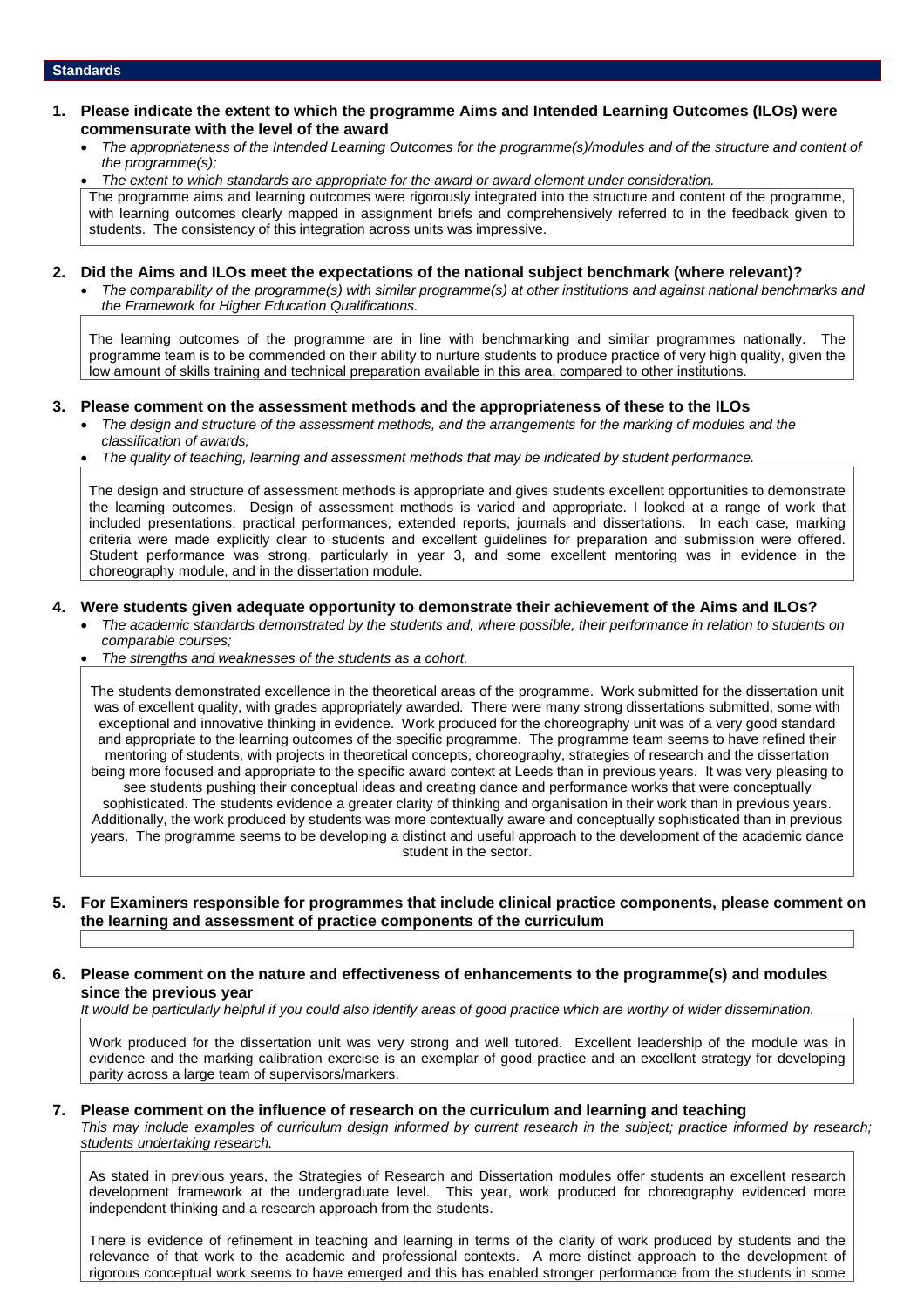areas of their work. Students seem to be thinking more as researcher-makers in their work, which is a very positive development for the programme, and the students.

#### **For Examiners involved in mentoring arrangements**

**8. If you have acted as a mentor to a new External Examiner or have received mentor support please comment here on the arrangements**

#### **The Examination/Assessment Process**

- **9. The University and its Schools provide guidance for External Examiners as to their roles, powers and responsibilities. Please indicate whether this material was sufficient for you to act effectively as an External Examiner.**
	- *Whether External Examiners have sufficient access to the material needed to make the required judgements and whether they are encouraged to request additional information.*

Yes.

- **10. Did you receive appropriate documentation relating to the programmes and/or parts of programmes for which you have responsibility, e.g. programme specifications or module handbooks, marking criteria?**
	- *The coherence of the policies and procedures relating to External Examiners and whether they match the explicit roles they are asked to perform.*

Yes

**11. Were you provided with all draft examination papers/assessments? Was the nature and level of the questions appropriate? If not, were suitable arrangements made to consider your comments?**

Yes

**12. Was sufficient assessed / examined work made available to enable you to have confidence in your evaluation of the standard of student work? Were the scripts clearly marked/annotated?**

Yes – annotations were extremely detailed and rigorous in their referencing of assessment criteria.

- **13. Was the choice of subjects for dissertations appropriate? Was the method and standard of assessment appropriate?**
- **14. Were the administrative arrangements satisfactory for the whole process, including the operation of the Board of Examiners? Were you able to attend the meeting? Were you satisfied with the recommendations of the Board?**

Yes – the board was conducted professionally and with due care given to each individual student.

**15. Were appropriate procedures in place to give due consideration to mitigating circumstances and medical evidence?**

Yes – cases were considered appropriately.

#### **Other comments**

**Please use this box if you wish to make any further comments not covered elsewhere on the form**